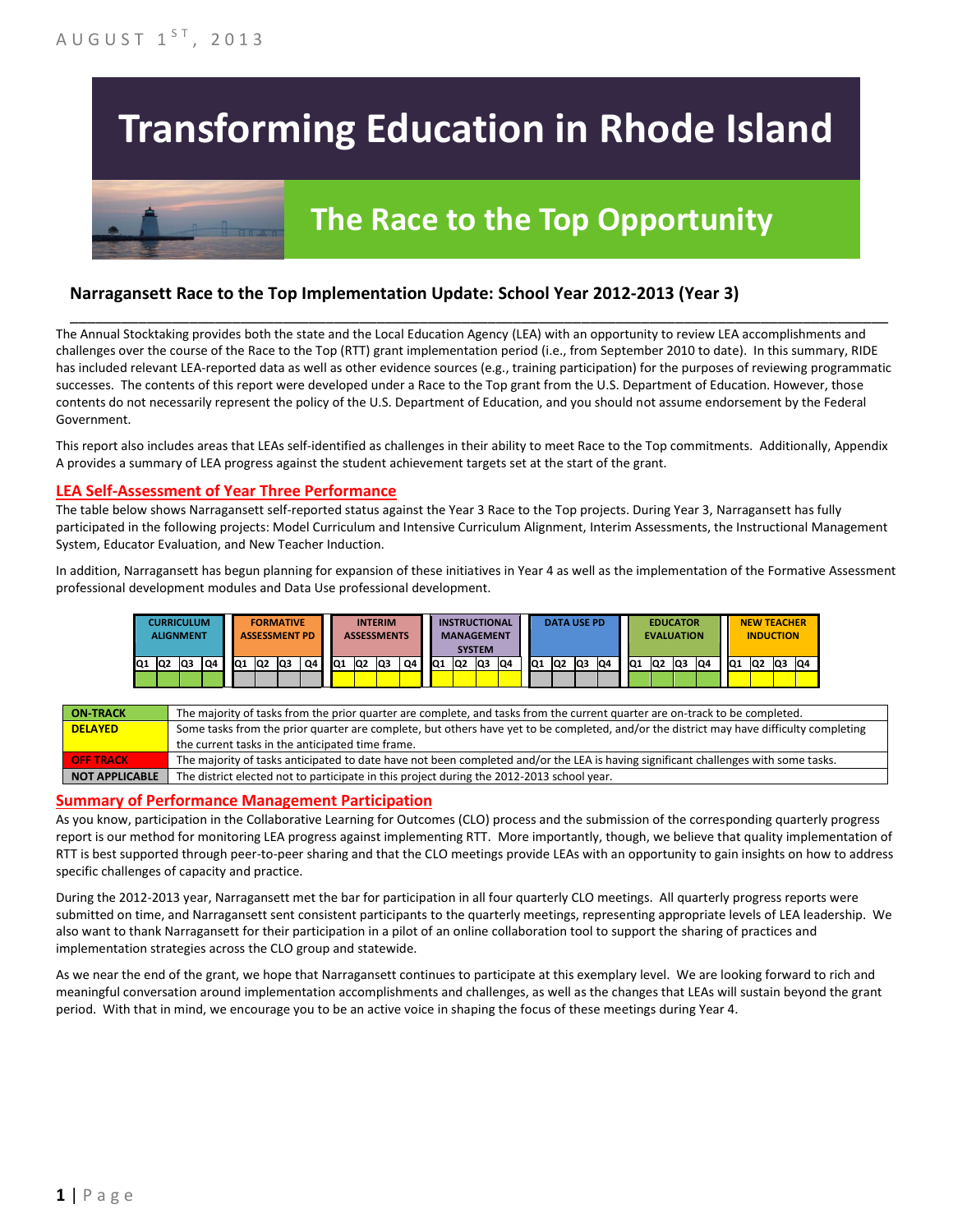#### **System of Support 1: Standards and Curriculum**

Based on the quarterly progress reports submitted by Narragansett, as well as participation in additional applicable activities through the end of the 2012-2013 school year, we have assessed the district as 'on track (green),' 'delayed (yellow),' 'off track/at risk (red)', or 'not applicable (grey) on each of the Year 3 System of Support 1 scope of work tasks for Race to the Top. This assessment is reflected in the table below. Please note that further description of these statuses can be found on page one of this report.

RIDE would like to commend Narragansett on its efforts to expand and deepen educator and administrator knowledge of the Common Core State Standards (CCSS). In its progress reports, Narragansett noted that the transition plan developed during the 2011-2012 school year continued to be refined by the district's Race to the Top subcommittee, and that updates to the plan were shared with all faculty and staff through faculty and grade-level meetings. In addition, Narragansett ensured that the community was apprised of the plan by posting it on the district website.

During the 2012-2013 school year, educators from Narragansett participated in multiple professional development opportunities. Four half-day professional development sessions were held with district coaches and educators in the grades implementing the ELA and math curriculum this year. In their quarterly progress update, Narragansett noted that the consortium process has been beneficial in terms of developing the knowledge of the writing teams as well as developing aligned documents.

Narragansett has made significant progress against implementing a guaranteed and viable curriculum aligned to the new Common Core State Standards. During the 2012-2013 school year, Narragansett continued to work in partnership with RIDE, the Dana Center, and other districts to create and implement an aligned curriculum; this past year, the district implemented their ELA curriculum in grades K-2 and grades 8-9, and the math curriculum in grades K-2 and grades 5-9. The district collaborated with Exeter-West Greenwich and Jamestown to create assessments for units of study in mathematics. RIDE is also pleased to note that Narragansett received a mini-grant, along with the other SORICO districts, to continue their collaborative work on mathematics curriculum aligned to the CCSS. We hope that the grant funds were beneficial in identifying assessments that align with the various units. Narragansett will begin implementing an aligned ELA curriculum for grades 3,4,5-7,10-11 during the 2013-2014 school year.

Looking ahead, we are excited to hearing more about the ways in which Narragansett has integrated the many initiatives in support of their transition to a common core aligned curriculum.

| Intensive Curriculum Alignment and Model Curriculum Development                                                                                                                                                                                           |  | Year 3:SY12-13                          |                |                |  |
|-----------------------------------------------------------------------------------------------------------------------------------------------------------------------------------------------------------------------------------------------------------|--|-----------------------------------------|----------------|----------------|--|
|                                                                                                                                                                                                                                                           |  | Q <sub>2</sub>                          | Q <sub>3</sub> | Q <sub>4</sub> |  |
| Develop and communicate a multi-year Transition Plan for the Common Core State Standards implementation, including clear<br>expectations for school level transition benchmarks and a plan for developing a curriculum aligned to the CCSS in grades K-12 |  | Modify as Modify as Modify as<br>needed | needed         | needed         |  |
| Identify opportunities for educators to work collaboratively to deepen understanding of CCSS (e.g. Common Planning Time, grade<br>level team, department meetings, faculty meetings)                                                                      |  | Modify as Modify as Modify as<br>needed | needed         | needed         |  |
| Create implementation plan, including the identification of aligned resources, to support roll out of new curricula                                                                                                                                       |  | Modify as Modify as Modify as<br>needed | needed         | needed         |  |
| Develop curriculum aligned to the Common Core State Standards, including participation in Dana Center curriculum writing and<br>leadership sessions (if applicable)                                                                                       |  | x                                       | x              |                |  |

*\*Please note: the 'x' in the above table represents the anticipated completion timeline set by RIDE, not when the district completed the task.*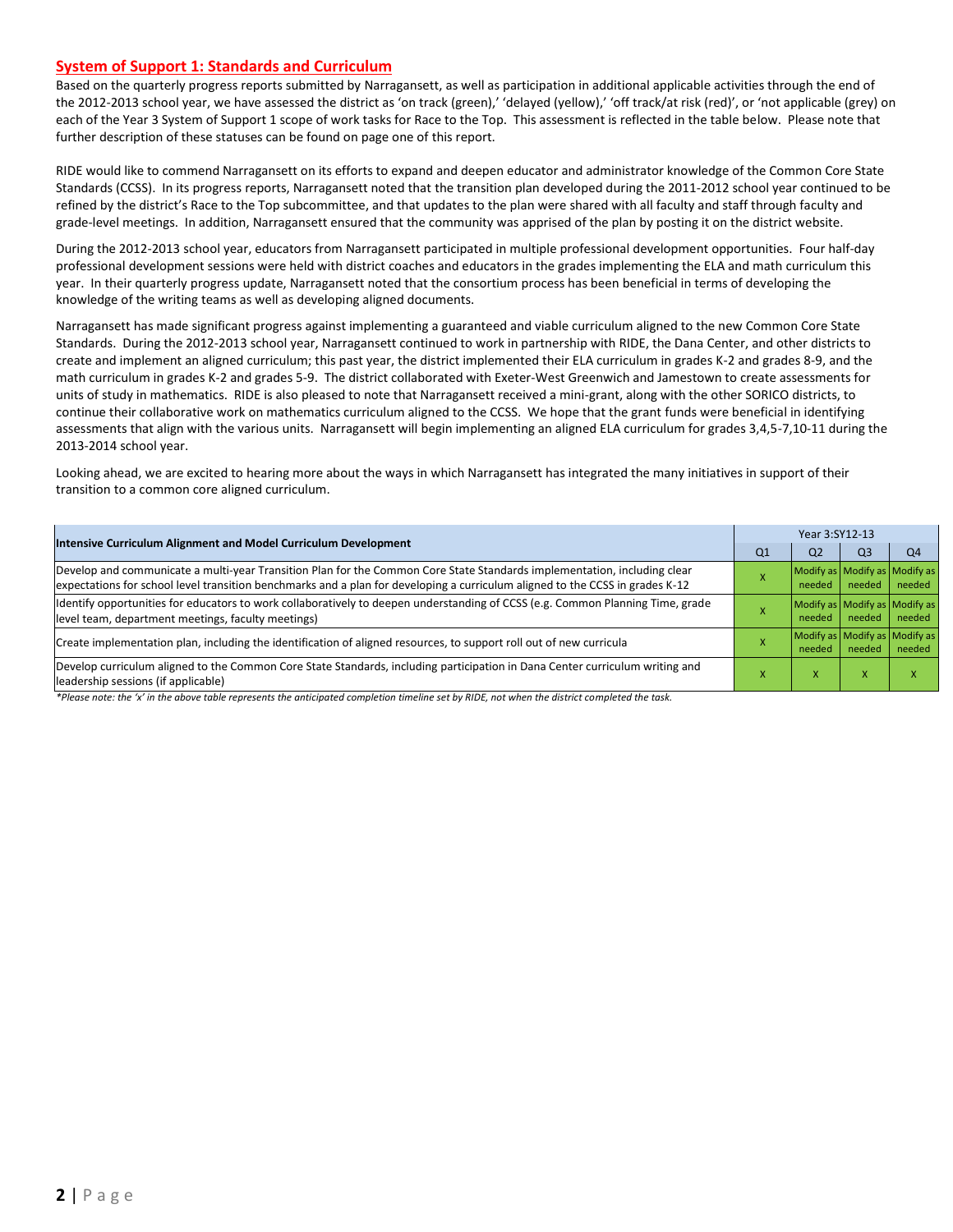#### **System of Support 2: Instructional Improvement Systems**

During the 2012-2013 school year, Narragansett chose to implement two of the four Race to the Top projects in System of Support 2 (the Instructional Management System, and the Interim Assessments). Based on the quarterly progress reports submitted by Narragansett, as well as participation in additional applicable activities through the end of the 2012-2013 school year, we have assessed the district on each of the Year 3 scope of work tasks for those applicable projects.

Narragansett chose to implement the fixed-form Interim Assessments in mathematics during the 2012-2013 school year. While the district faced technical challenges initially, they were able to administer computer-based assessments in mathematics to two geometry and algebra I classes in the winter; Narragansett increased the number of teachers administering the interim assessments during the spring, thereby allowing the district to work through the challenges and to provide greater support to teachers as they administered the tests.

In addition to configuring the Instructional Management System (IMS) to provide educator access to the Interim Assessments, Narragansett also utilized the IMS for their curriculum work. As the documents were created, the district uploaded the content to the IMS and connected it to courses. A quick start guide was created for each discipline which gave teachers a written step-by-step guide to accessing their curriculum. In addition to their work with the Pinnacle curriculum and instruction platform, the district trained two educators on the Exceed RtI platform. The district's implementation plan was that those two initial educators would serve as subject matter experts for the district, and would be responsible for training the additional interventionists.

During the 2012-2013 school year, Narragansett did not implement the Formative Assessment online professional development modules or the Data Use professional development series. In preparation for their participation in the Data Use professional development series, the district has selected members for each School Data Leadership Team and coordinated the initial set of training dates with RIDE.

In the upcoming CLO sessions, we look forward to hearing about the Narragansett's plans for implementing new initiatives, or deepening engagement in initiatives implemented during the 2012-2013 school year. Additionally, looking ahead towards the PARCC assessment, we hope to hear more from districts about how these initiatives are supporting their transition to the common core.

| <b>Instructional Management System (IMS)</b>                                                                                                                                                              |                                         | Year 3:SY12-13 |                |                |  |  |
|-----------------------------------------------------------------------------------------------------------------------------------------------------------------------------------------------------------|-----------------------------------------|----------------|----------------|----------------|--|--|
|                                                                                                                                                                                                           |                                         | Q <sub>2</sub> | Q <sub>3</sub> | Q <sub>4</sub> |  |  |
| Designate an LEA data steward to support decision making around data collections and systems implementation and to provide input<br>and feedback on data initiatives through designated representatives   | As needed As needed As needed As needed |                |                |                |  |  |
| Maintain data quality standards of local student information systems and upload local assessment data and program information as<br>required by RIDE in a timely manner                                   |                                         | $\lambda$      |                |                |  |  |
| Following RIDE training, LEA Administrative Users and LEA Trainers configure the IMS for educator use and to provide end users with<br>access and training needed to utilize the IMS for daily activities |                                         | x              |                |                |  |  |
| Deepen the understanding and use of the IMS among all educators                                                                                                                                           |                                         |                |                |                |  |  |

| Interim Assessments (accessed via the Instructional Management System)                                                                                                                  |                       | Year 3:SY12-13                |                                                               |                |  |  |
|-----------------------------------------------------------------------------------------------------------------------------------------------------------------------------------------|-----------------------|-------------------------------|---------------------------------------------------------------|----------------|--|--|
|                                                                                                                                                                                         |                       | Q <sub>2</sub>                | OЗ                                                            | Q <sub>4</sub> |  |  |
| Develop protocols or expectations regarding the use of interim assessment to inform instruction including timelines for<br>administration and process for scoring and reporting results |                       |                               |                                                               |                |  |  |
| Send LEA-determined facilitators to RIDE provided training on both the Fixed-Form assessment tool and the test-building tool                                                            | <b>Fixed Form</b>     | <b>Test</b><br><b>Builder</b> |                                                               |                |  |  |
| Train of educators in the LEA on the administration and use of interim assessments utilizing RIDE-trained facilitators                                                                  |                       | X                             |                                                               |                |  |  |
| Administration of Interim Assessments in selected grades and content area(s)                                                                                                            | 1 <sup>st</sup> Fixed | $2^{nd}$ Fixed                | 3 <sup>rd</sup> Fixed<br><b>Form Test Form Test Form Test</b> |                |  |  |

| 'Data Use' Professional Development                                                                                                                             |  | Year 3:SY12-13 |    |        |  |
|-----------------------------------------------------------------------------------------------------------------------------------------------------------------|--|----------------|----|--------|--|
|                                                                                                                                                                 |  | Q <sub>2</sub> | Q3 |        |  |
| In coordination with RIDE, select 'Data Use' training dates for each cohort of schools, as applicable                                                           |  |                |    | Year 2 |  |
| ldentify and provide RIDE with the leadership team members from each school who will participate in the Year 1 and/or Year 2<br>training cohorts, as applicable |  |                |    | Year 2 |  |
| Following 'Data Use' professional development, identify district and school practices to sustain and deepen data use and<br>collaboration                       |  |                |    |        |  |

\* Please note that, for this project, 'year 1' refers to cohort 1 taking place during the 2012-2013 school year, and 'Year 2' refers to cohort 2 taking place during the 2013-2014 school year.

| [Formative Assessment Professional Development Modules (accessed via the Instructional Management System)         | Year 3:SY12-13 |                |  |  |
|-------------------------------------------------------------------------------------------------------------------|----------------|----------------|--|--|
|                                                                                                                   | Q <sub>1</sub> | Q <sub>2</sub> |  |  |
| Ildentify facilitators who will support the implementation of formative assessment practices in daily instruction |                |                |  |  |
| Coordinate participation of educators in training modules and communities of practice                             |                |                |  |  |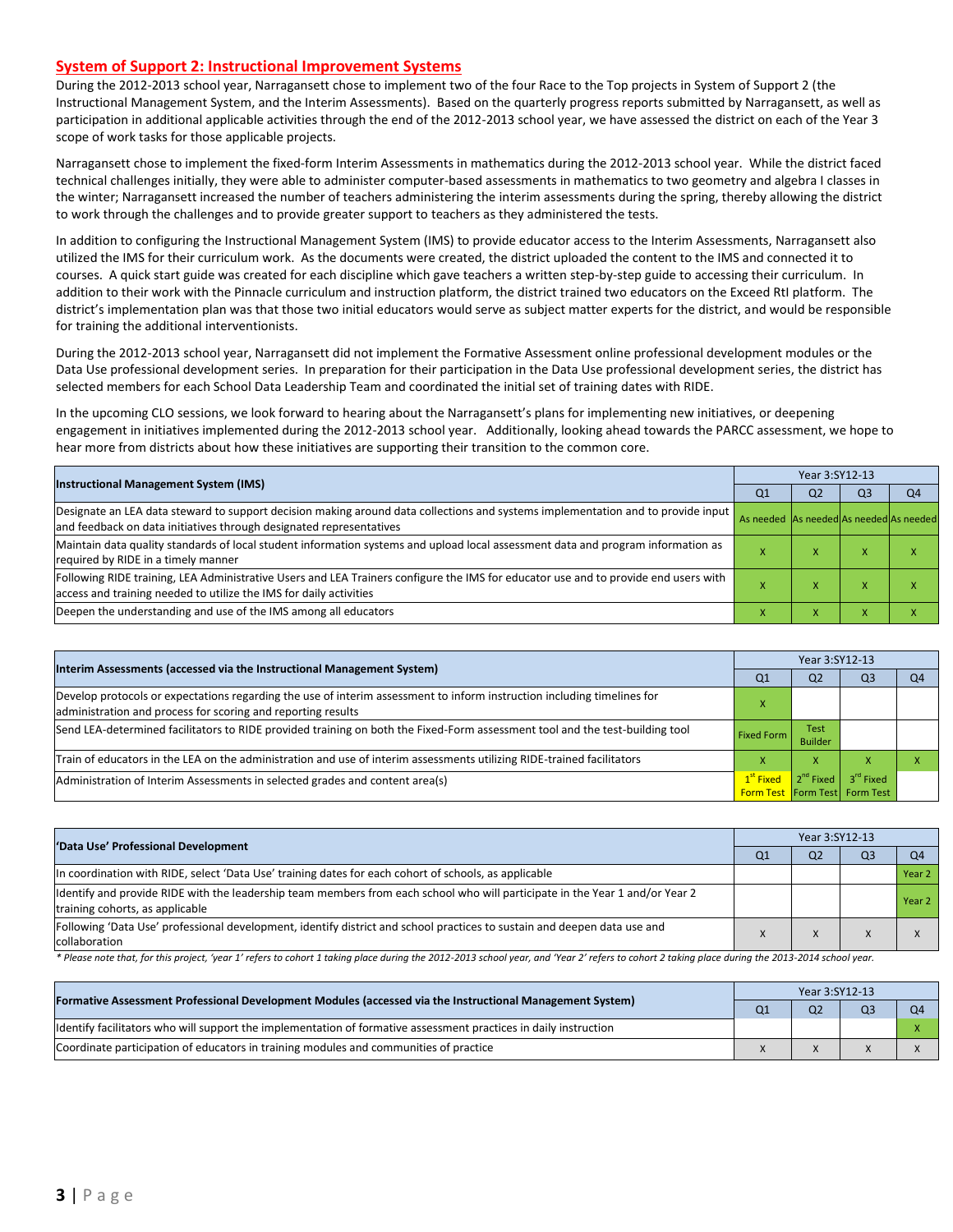#### **System of Support 3: Educator Effectiveness**

During the 2012-2013 school year, Narragansett fully implemented all components of System of Support 3 - the Rhode Island model for teacher and building administrator evaluations; and final effectiveness ratings for all teachers and building administrators have been submitted to RIDE using the Educator Performance and Support System. Based on the quarterly progress reports submitted by Narragansett, as well as participation in additional applicable activities through the end of the 2012-2013 school year, we have assessed the district on each of the Year 3 scope of work tasks for Educator Evaluation.

To support the educator evaluation implementation process, Narragansett held multiple presentations at staff meetings as well as professional development days regarding the various model components. Weekly emails to staff ensured that all educators remained appraised of pertinent information regarding the evaluation process. Also, the district provided educators in Narragansett with training regarding the Educator Performance and Support System (EPSS), which enabled the use the EPSS as a means of streamlining the evaluation process.

Narragansett also established a District Evaluation Committee (DEC); the DEC met monthly during the 2012-2013 school year and, as reported in the district's quarterly progress update, addressed the appeals process, improvement plans, and evidence and artifact determination among other things through the formation of sub committees. The DEC also met monthly and, during those meetings, addressed questions and concerns raised by educators in the district. The members were also utilized as a valuable resource to staff in their respective buildings. RIDE is also pleased to note that new contractual language was adopted and ratified in support of the evaluation process.

During the 2012-2013 school year, Narragansett evaluators participated in training activities provided by RIDE. The district has also started to register/attend training in preparation for the 2013-2014 school year. Looking ahead, RIDE would like to remind the district of their responsibility to ensure that all personnel responsible for evaluating both teachers and building administrators participate in applicable training activities.

In their quarterly progress update reports, Narragansett indicated that the district was planning to use evaluation data when determining the professional development focus for individual staff and/or the district. Looking ahead, RIDE is excited to hear more about how that has been carried out in the district. As we enter into the final year of the Race to the Top grant, RIDE encourages Narragansett to continue to engage their CLO peers in thinking about continuous support for evaluation implementation, as well as how evaluation data is being used to identify professional development needs.

| <b>Educator Evaluation</b>                                                                                                                                                                           |                          | Year 3:SY12-13 |                                            |                                  |  |
|------------------------------------------------------------------------------------------------------------------------------------------------------------------------------------------------------|--------------------------|----------------|--------------------------------------------|----------------------------------|--|
|                                                                                                                                                                                                      |                          | Q <sub>2</sub> | Q <sub>3</sub>                             | Q4                               |  |
| Participate in educator evaluation model design, development and refinement feedback opportunities                                                                                                   | x                        | x              | X                                          | X                                |  |
| Identify District Evaluation Committee members, responsible for monitoring the implementation of the system and providing<br>recommendations to LEA leadership teams                                 |                          |                |                                            | X                                |  |
| ldentify individuals who will serve as primary and, if applicable, secondary/complementary evaluators                                                                                                |                          |                |                                            | X                                |  |
| Send all required evaluators to RIDE-provided evaluator training on model; Send evaluators and system administrators to training on<br>the Educator Performance Support System (EPSS) data system    |                          |                | Mid-year<br>half-day<br>training           | Mid-year<br>half-day<br>training |  |
| Examine LEA Policies and Contracts for Challenges; where applicable, consider memorandums of understanding or contract renewal<br>language which will support district implementation of evaluations | X                        | x              | $\mathsf{x}$                               | X                                |  |
| Create a plan for the appropriate use of funds to support implementation of educator evaluation system                                                                                               |                          |                |                                            | X                                |  |
| Complete required components of RI Model for educator and building administrator evaluations                                                                                                         | <b>SLOs and</b><br>Goals | Midyear        | Midyear<br>Conference Conference Summative | <b>EOY Report</b><br>8<br>rating |  |
| Submit evaluation data and documentation (e.g. component and summative level ratings, verified rosters); provide other requested<br>information to support RIDE research and system improvement      |                          | x              | X                                          | X                                |  |
| Use Evaluation Data to identify individual and school/district-wide professional development needs and act on those needs                                                                            |                          |                | $\mathsf{x}$                               | x                                |  |